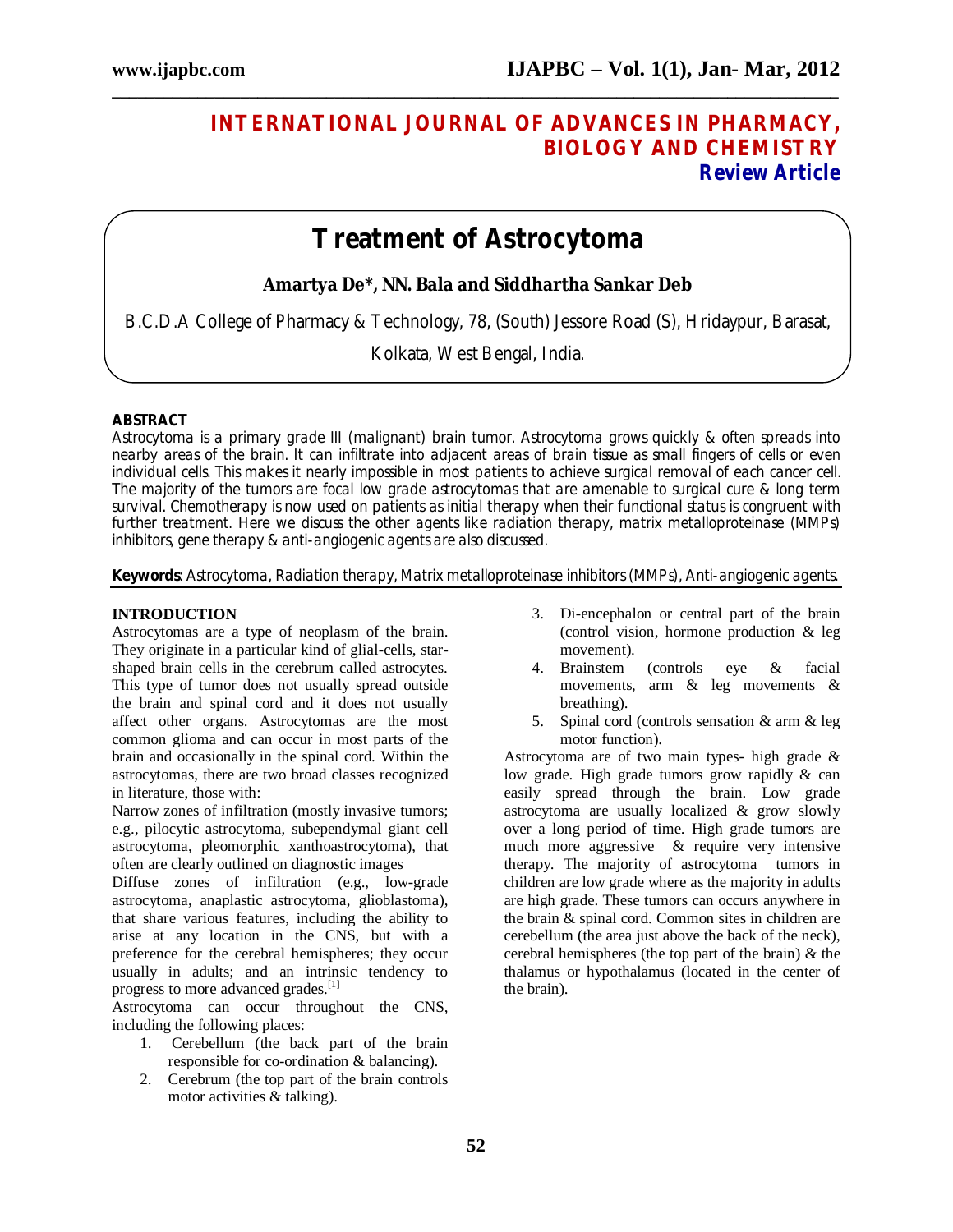#### *Some of the more common low grade astrocytoma are:*

- 1. Juvenile pilocytic astrocytoma (JPA).<br>2. Fibrillary astrocytoma.
- Fibrillary astrocytoma.
- 3. Pleomorphic xantroastrocytoma (PXA).
- 4. Desembryoplastic neuroepithelial tumor (DNET).

#### *The two most common high grade astrocytoma are:*

1. Anaplastic -astrocytoma (AA).

2. Glioblastoma multiforme (GBM).

Astrocytoma are the most common of the primary brain tumors. The pathologist, using a microscope, grades this tumors on a scale of I to IV based on how quickly the cells are reproducing, as well as their potential to invade nearby tissue. Grade IV astrocytoma also called glioblastoma multiforme, are the most aggressive of the astrocytomas. Glioblastoma cells reproduce rapidly. Grade III astrocytoma also known as anaplastic astrocytomas, reproduce at an intermediate rate. Grade I & II astrocytoma are the slowest growing tumors & are also called low grade astrocytomas.

An astrocytoma is one of several different types of brain tumour that may affect children. Brain tumours are caused by cells growing and multiplying in an uncontrolled way to form an abnormal lump. This happens because the DNA, which programmes how cells behave, changes. The cells that form an astrocytoma are star-shaped and called 'astrocytes'. Astrocytes are one of a group of cells known as 'glial' cells, whose function is to support and feed other brain cells. So, an astrocytoma is sometimes called a 'glioma'. Astrocytomas often contain a fluidfilled cyst rather than being solid tissue.

An astrocytoma can develop in any area of the brain and sometimes in the spinal cord. For instance, when the tumour grows in the cerebellum (Childhood brain and spinal tumours), it is called a 'cerebellar astrocytoma' or 'posterior fossa astrocytoma'. Astrocytomas are sometimes further classified, so they may be called 'juvenile cerebellar astrocytoma', 'piloycytic astrocytoma' or 'low grade astrocytoma'. They may also be graded, with grade 1 or 2 being benign and grade 3 or 4 being malignant. Sign & Symptoms

#### **Low-grade astrocytomas** (LGAs):

- Generally present with a long history of signs and symptoms
- Often non-specific and non-localizing initially

*School age children may present with:* 

Personality changes

- Declining academic performance
- Fatigue

**\_\_\_\_\_\_\_\_\_\_\_\_\_\_\_\_\_\_\_\_\_\_\_\_\_\_\_\_\_\_\_\_\_\_\_\_\_\_\_\_\_\_\_\_\_\_\_\_\_\_\_\_\_\_\_\_\_\_\_\_\_\_\_\_\_\_\_\_\_\_\_\_\_\_\_\_\_\_\_\_\_\_\_\_\_**

 Intermittent headaches related to increased intracranial pressure (ICP)

**High grade astrocytomas** generally have a much shorter history of these problems prior to presentation.

#### **Raised Intracranial Pressure**

*Three symptoms and signs (RED flags) for increased ICP may also develop:*

1. Headaches:

- Severe, progressive
- Awaken the child at night
- Associated with or relieved by morning vomiting
- Worse first thing in the morning and when the patient coughs.

2. Abducens (cranial nerve VI) palsy "False localizing" sign:

- Due to effect of increased ICP on the course of CNVI
- This nerve has a long intracranial course up the clivus and is easily affected by pressure.

#### **Papilledema:**

This is optic disc (optic nerve head) swelling secondary to raised intracranial pressure Results from long-standing increased ICP. Appearance on retinal examination:

- Optic disc is swollen and elevated
- There is venous engorgement (hyperemia) of the disc
- Indistinct, blurred disc margin
- Venous congestion develops with hemorrhages around the disc.
- Spontaneous venous pulsations are lost

There is classically no visual loss secondary to papilledema.

#### **Cushing's Triad:**

*The combination of these three physical signs means that the raised intracranial pressure is very severe and there is impending brainstem herniation:*

# **1. Abnormal respirations**

Change in respiratory pattern with irregular respirations

#### **2. Hypertension**

Progressively increasing systolic blood pressure An increase in the difference between systolic and diastolic pressure over time **53**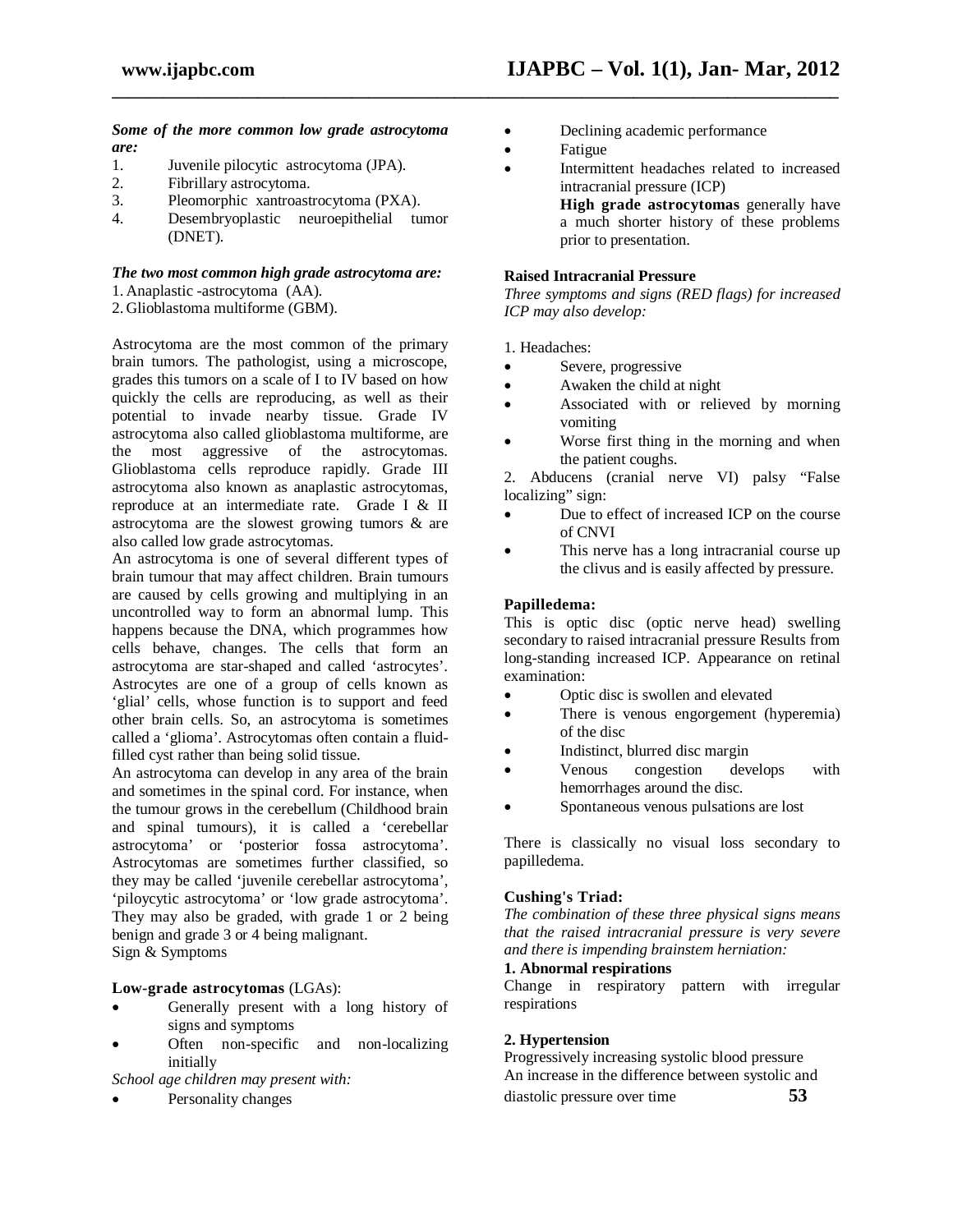**\_\_\_\_\_\_\_\_\_\_\_\_\_\_\_\_\_\_\_\_\_\_\_\_\_\_\_\_\_\_\_\_\_\_\_\_\_\_\_\_\_\_\_\_\_\_\_\_\_\_\_\_\_\_\_\_\_\_\_\_\_\_\_\_\_\_\_\_\_\_\_\_\_\_\_\_\_\_\_\_\_\_\_\_\_**

### **3. Bradycardia**

#### **Infant Presentation:**

*Infants with astrocytoma often present with nonspecific problems such as:*

- Irritability
- Feeding difficulties
- Failure to thrive
- Gross motor delay or regression
- Increasing head circumference, bulging fontanelles and prominent scalp veins
- Parinaud's syndrome.

#### **Parinaud's syndrome:**

*Physical findings are related to increased ICP in the dorsal midbrain:*

- Paralysis of up gaze
- This vertical palsy is supranuclear, so a doll's head maneuver may elevate the eyes, but eventually all upward gaze mechanisms fail
- Pseudo-Argyll Robertson pupils
- Pupils respond poorly to light but will constrict with accommodation
- Nystagmus
- Attempts at upward gaze often produce this phenomenon
- Upper eyelid retraction (Collier's sign)

Parinaud's may be associated with cranial nerve IV palsy, resulting in "down and out" deviation of the affected eye and often accompanied by a compensatory **head tilt** to the contralateral side.

*As the tumor progresses, symptoms may relate directly to areas of brain involvement:*

- Posterior fossa lesions are associated with:
- Ataxia
- Clumsiness
- Intention tremor
- Hemispheric tumors involving the motor cortex may cause:
- Focal motor deficits
- Seizures
- Astrocytomas of the visual pathway often cause:
- Visual deficits

#### **Pathophysiology**

Astrocytoma causes regional effects of astrocytomas by compression, invasion, and destruction of brain parenchyma, arterial and venous hypoxia, competition for nutrients, release of metabolic end products (e.g., free radicals, altered electrolytes, neurotransmitters), and release and recruitment of cellular mediators (e.g., cytokines) that disrupt

normal parenchymal function. Secondary clinical sequelae may be caused by elevated intracranial pressure (ICP) attributable to direct mass effect, increased blood volume, or increased cerebrospinal fluid (CSF) volume.

Neurological signs & symptoms attributable to astrocytomas result from perturbation of CNS function. Focal neurological deflects (e.g. weakness, paralysis, sensory deflects, cranial nerve palsies) & seizures of various characteristics may permit localization of lesions.

Infiltration low grade astrocytomas grow slowly compared to their malignant counter parts. Doubling time for low grade astrocytomas is estimated at 4 times that of anaplastic astrocytomas. Several years often intervene between the initial symptoms & the establishment of a diagnosis of low grade astrocytoma. One recent series estimated the interval to be approximately 3.5yrs. The clinical course is marked by a gradual deterioration in half of cases, a stepwise decline in one third of cases & a sudden<br>deterioration in 15% cases. Seizures often cases. Seizures often generalized are the initial presenting symptom in about half of patients with low grade astrocytoma for patients with anaplastic astrocytomas<sup>[2]</sup>, the growth rate & interval between onset of symptoms & diagnosis is intermediate between low grade astrocytomas & glioblastomas. Although highly variable, a mean interval of approximately 1.5-2 years between onset of symptoms & diagnosis is frequently reported. Compared to low grade lesions, seizures are less common among patients with anaplastic astrocytomas. Initial presenting symptoms most commonly are headache, depressed mental status & focal neurological deficits.

CAUSE:- The cause of an astrocytoma tumor is not known.

#### **Diagnosis**

A physical exam by a neurologists assist in evaluating the symptoms. The physical examination includes testing for hearing, vision, reflex & balances. The result of the physical exam determine the next step for diagnosis. If required for diagnosis, a CT Scan or MRI allows the neurologist to view the soft tissue in the head. These tools assist with locating the tumor. A biopsy is generally required once a tumor is found through imaging. The biopsy removes a portion of the tumor to evaluate the type of cancer present & assist the physician in choosing the best treatment type. In rare cases where these examination are inconclusive, the fluid of the brain & spinal cord is evaluated.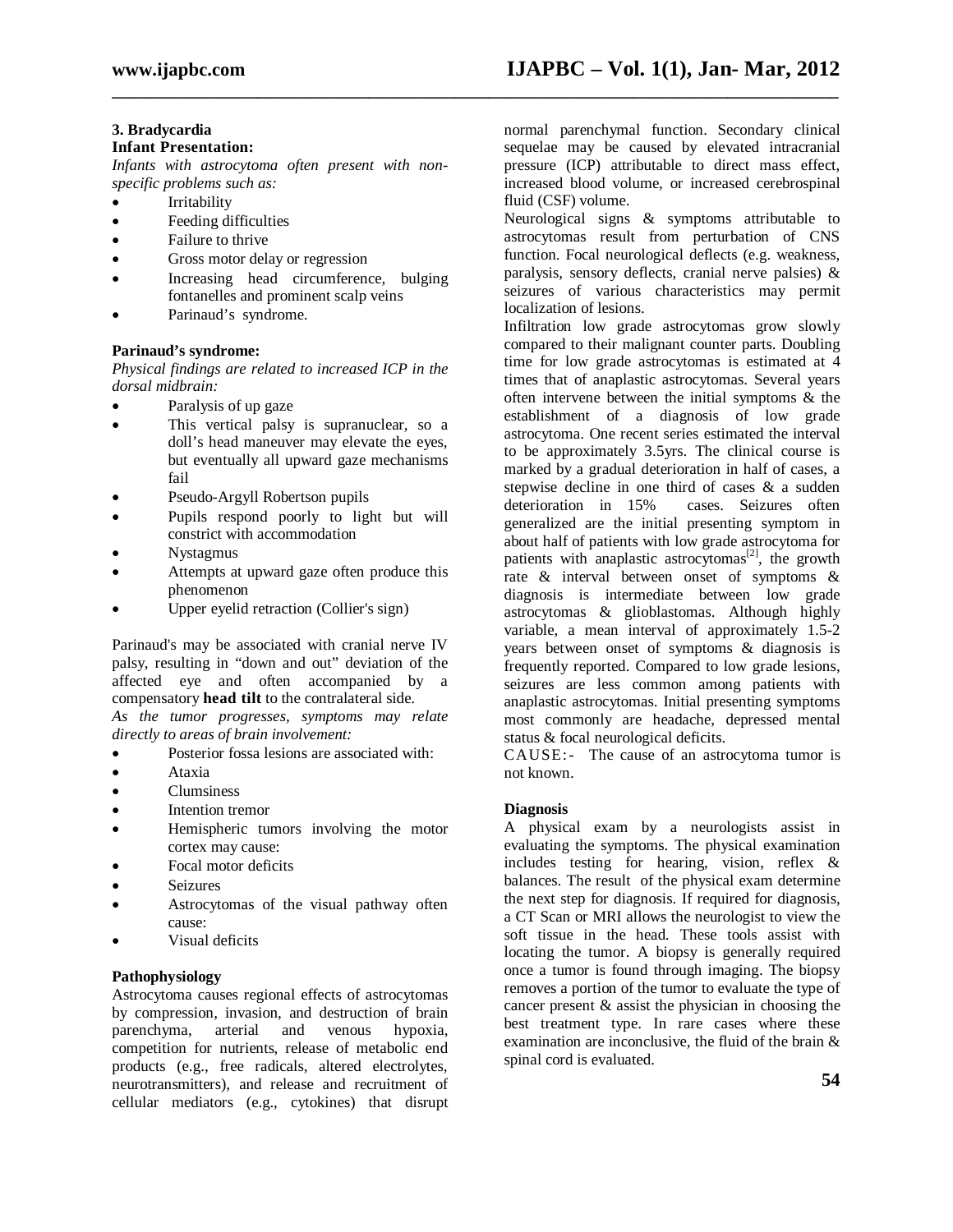**\_\_\_\_\_\_\_\_\_\_\_\_\_\_\_\_\_\_\_\_\_\_\_\_\_\_\_\_\_\_\_\_\_\_\_\_\_\_\_\_\_\_\_\_\_\_\_\_\_\_\_\_\_\_\_\_\_\_\_\_\_\_\_\_\_\_\_\_\_\_\_\_\_\_\_\_\_\_\_\_\_\_\_\_\_**

#### **Treatment**

Surgery is often the treatment of choice. Total resection is often possible; however, the location could prohibited access to the neoplasm & lead to incomplete or no resection at all. Removal of the tumor will generally allow functional survival for many years. The 5yrs survival has been reported to be over 90% with well resected tumors. In particular for pilocytic astrocytomas (that are commonly indolent bodies that may permit normal neurological function). Surgeons may decide to monitor the neoplasm evolution & postpone surgical intervention for some time. However, left unatteneded these tumors may eventually undergo neoplastic transformation. Ultrasonic aspiration as a minimal invasive technique for solid neoplasm. Because of the age of people diagnosed with pilocytic astrocytoma, the treating medical team will often try to avoid radiotherapy & chemotherapy in order avoid damage to the developing brain. There is evidence in literature to suggest that the careful use of chemotherapy and/or radiation therapy may be useful as a complementary treatment in case of incompletely resection of the neoplasm.

Successful treatment depends on –

- …….The grade of Patients brain tumor.
- …….How much of the tumor surgeon can remove.

…….Where is the brain the tumor is.

……Patients age-treatment for children may differ & they usually have a better outlook.

#### **Surgery**

Tumors may be surgically removed by the open-skull procedure called craniotomy. When a patient presents with symptoms that are either life-threatening or significantly affect the quality of life, a craniotomy is usually the first treatment offered. Even partial surgical removal may alleviate symptoms and facilitate treatment of the rest of the tumor. A tumor may not be surgically removed if it is in an inaccessible location or too near to critical structures, meaning that the removal of the tumor might further cause great damage to other areas of the brain. Also, surgery may not be performed if the patient is not healthy enough to tolerate the surgery.

Surgical biopsies of brain tumors are no longer considered absolutely necessary because of the development of new imaging techniques. With the current scanning ability with contrast dyes, CT and MRI scans, a brain tumor may be diagnosed as malignant or benign without opening the skull for a biopsy. There has always been controversy over

whether the act of obtaining a biopsy may allow the spreads of cancerous cells to other brain areas.

When surgery is required, a high-powered microscope may be used during the operation. This is called microsurgery. The surgeon uses the microscope to magnify the surgical field. Newer technologies, including intraoperative intraoperative neuronavigation, allow the surgeon to visualize the extent of tumor resection on a computer screen during the operation. This enables the surgeon to be more aggressive with tumor removal while avoiding damage to surrounding critical structures. Intraoperative CT and MRI scan capabilities are also available in some centers.

**Ultrasonic Aspiration and Polymer Wafers**: Instead of using a scalpel to remove a brain tumor, ultrasonic aspiration may be used. Ultrasonic waves fragment the tumor, and the fragments are removed by suction. After a tumor has been surgically removed by any method, BCNU polymer wafer implants may be inserted at the tumor site. These wafers are biodegradable and release chemotherapeutic agents over time

#### **Stereotactic Radiosurgery:**

Stereotactic radiosurgery is a one-session noninvasive treatment directed by a neurosurgeon. The most common type of neurosurgical radiosurgery is performed with the Gamma KnifeÒ instrument. During treatment many beams of cobalt60 radiation enter the brain at different sites, precisely targeted to a focal point within the brain corresponding to the tumor location to act like a scalpel. Individually, these beams are too weak to damage tissue, so normal tissue is not damaged. However, where the radiation beams converge within the tumor - tumor cells are damaged and will lose the ability to reproduce and perform other cellular activity.

There is a limit to the size of a tumor that can be treated with this method, which is generally around 4 cm. Radiosurgery provides a precisely targeted high radiation dosage to the tumor area with very little overlap to healthy tissue. Therefore, multi-session radiotherapy may be required for malignant brain tumors that have 'tentacles' which have invaded the brain.

Stereotactic radiosurgery is used on benign, malignant and metastatic (seeded from body cancers) brain tumors. Radiosurgery may be the primary treatment if the patient is not highly symptomatic and does not require open-skull surgery. It is frequently used in combination with conventional fractionated radiation (radiotherapy) as well .**55**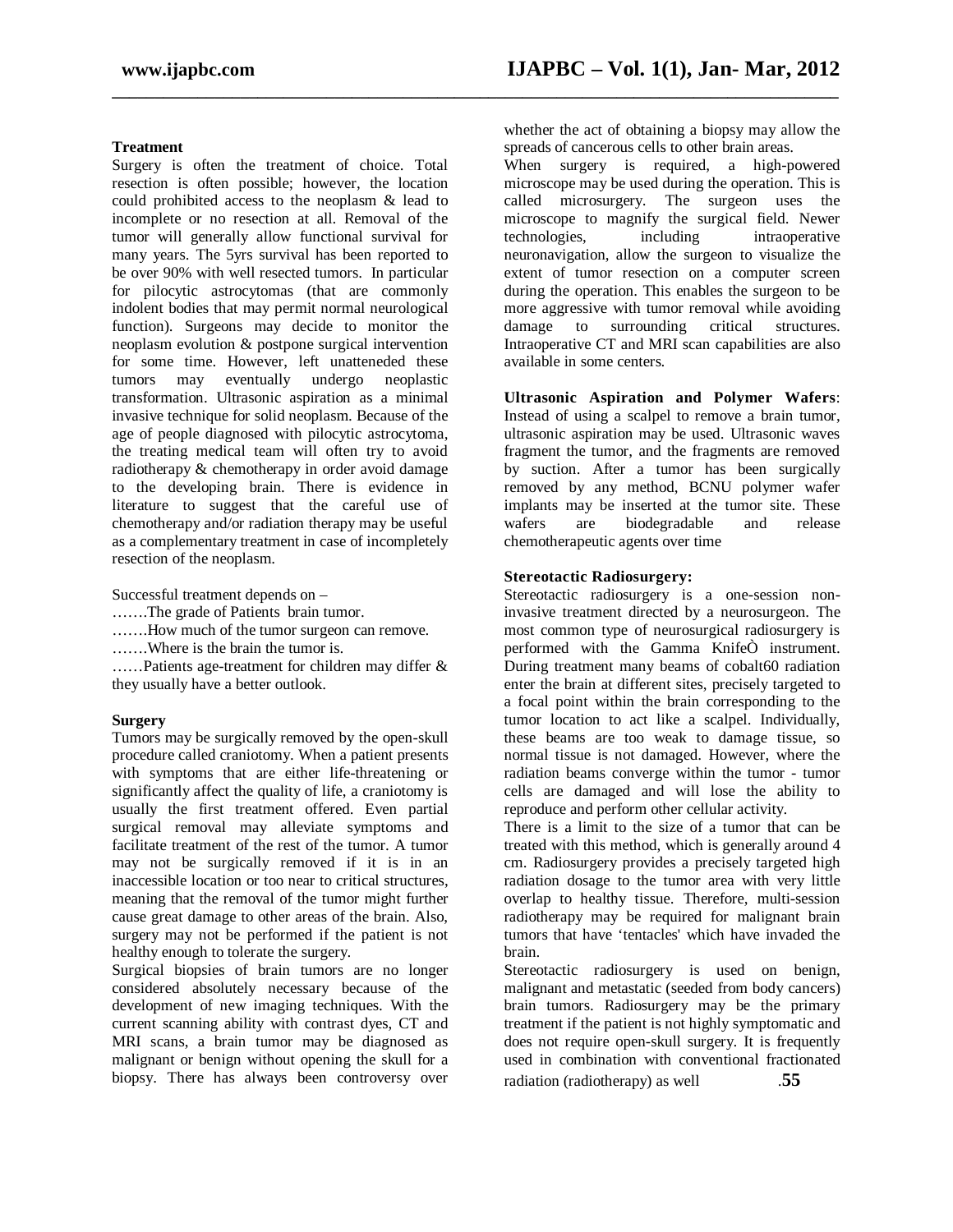Radiosurgery may be a secondary treatment after conventional surgery that reduced the original tumor or surgery that was performed conservatively so that the healthy brain was not injured. In these cases radiosurgery acts as a 'boost' to assist in killing any malignant cells that may be left in the tumor bed.

#### **Radiotherapy**:

Radiotherapy may be used to treat a brain tumor. This treatment is usually directed by a radiation oncologist using one of many types of linear accelerators machines. Radiotherapy is not a onesession treatment like radiosurgery but occurs over time. The dosage of radiation is not as high as with radiosurgery, and the targeting is not as precise as with radiosurgery. Normal cells may be damaged by this treatment, as the targeting of radiotherapy machines is not as precise as the cobalt machines, such as Gamma Knife. Intensity modulated radiation therapy (IMRT) is one form of radiotherapy that patients may hear about.

With radiotherapy, the treatment is given over time, to allow the normal cells time to heal from the radiation. Radiotherapy may be used to kill remaining tumor cells after a surgical resection, or for tumors that are very responsive to this treatment. It may also be used for larger tumors that are unacceptable for radiosurgery. In some cases radiotherapy is used after a patient has had open-skull surgery and radiosurgery. Radiotherapy may be especially effective for the spreading areas of the tumors that are invading healthy tissue.

With conventional daily-fractionated radiation therapy, the common short term side effect (which occurs in days to weeks) are fatigue, loss of appetite & nausea. Skin rashes & hair loss often also occur over substantial regions of scalp. Delayed side effects (occurring within months to year) can include varying degrees of memory loss & imparement of reasoning or thinking. More rarely, patients can experience impairement of pituitary function or radiation necrosis (a collection of dead tumor cell & scar tissue). Radiation necrosis can produce symptoms that are often very similar to the initial tumor presentation & includes severe headache, motor weakness, visual problems or seizures.

#### **Chemotherapy:**

Chemotherapy treatment uses medicine to weaken & destroy cancer cells in the body, including cells at the original cancer site & any cancer cells that may have spread to another part of the body. Chemotherapy, often shortened to just "Chemo", is a systemic therapy, which means it affects the whole body by going through the blood stream. There are quite a few chemotherapy medicine. In many cases a combination of two or more medicine will be used as chemotherapy treatment for breast cancer.

#### **STANDARD CYTOTOXIC THERAPY**

#### **Agent Classes NITROSOUREAS**

**\_\_\_\_\_\_\_\_\_\_\_\_\_\_\_\_\_\_\_\_\_\_\_\_\_\_\_\_\_\_\_\_\_\_\_\_\_\_\_\_\_\_\_\_\_\_\_\_\_\_\_\_\_\_\_\_\_\_\_\_\_\_\_\_\_\_\_\_\_\_\_\_\_\_\_\_\_\_\_\_\_\_\_\_\_**

Nitrosoureas are the most frequently used and the most studied agents in the treatment of malignant astrocytomas. They produce their cytotoxic effect by methylation of DNA mainly at the O6 position of guanine, a mechanism of action shared by all the alkylating agents. The interest in these agents comes from their important liposolubility, which enables them to effectively cross the blood-brain barrier to interact with the tumor cells. Nitrosoureas toxicity consists mostly in myelosupression, gastro-intestinal effects, cumulative nephrotoxicity and pulmonary fibrosis.

#### **PCV**

Combination regimens were designed to increase the efficacy of the nitrosoureas. The most notable of these is the PCV regimen, consisting of procarbazine, CCNU and vincristine, which was designed by Levin *et al*. [3] Moreover, the anaplastic glioma group comprised patients with a heterogeneous mixture of tumor histology, including astrocytomas, oligodendrogliomas and oligo-astrocytomas. It is now well accepted that tumors displaying an oligodendroglial component are relatively chemosensitive compared to pure fibrillary astrocytomas, and that these different histologies should be analyzed separately in clinical trials.  $[4]$  A recently published by the Medical Research Council Brain Tumour Working Party reported no difference in overall survival for patients with high grade astrocytomas who either received radiotherapy alone (9.5 months) or radiotherapy followed by PCV therapy (10 months), after diagnosis.<sup>[5]</sup>

#### **Platinum salts**

Platinum salts are broad-spectrum alkylating agents composed of a central platinum atom attached to two ammonia groups and one or more leaving groups, which confer its properties to the molecule.<sup>[6],[7],[8]</sup> The most widely used agents in this category are cisplatin and carboplatin. Platinum derivatives have mainly been tested in a rescue setting for malignant astrocytomas, when progression occurs after standard<br>treatment.<sup>[9],[10],[11]</sup> Most investigators have Most investigators have administered carboplatin, but trials of cisplatin have generated similar results.<sup>[12]</sup> Few investigators have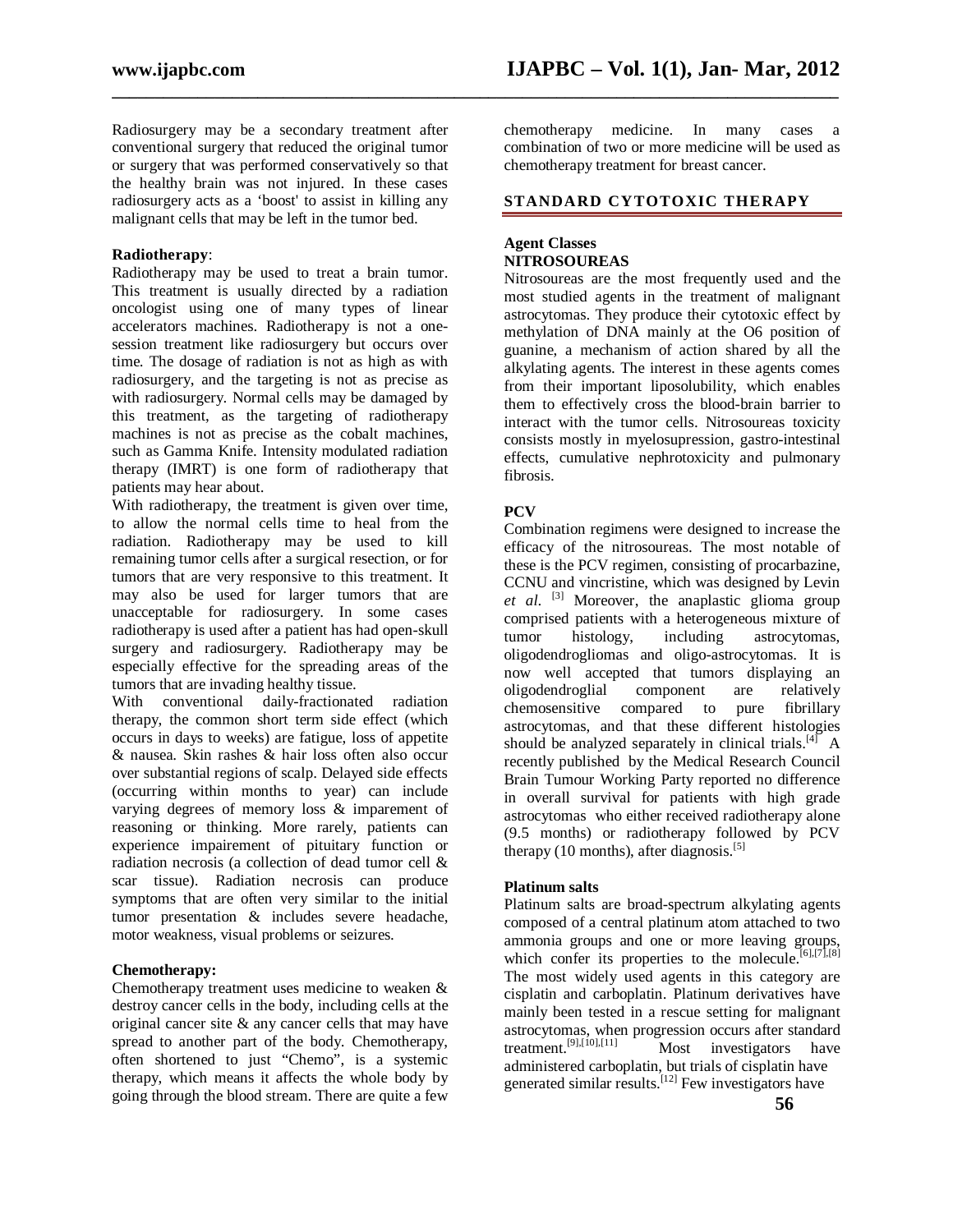studied platinum salts in an adjuvant setting. One such study was published in 1996 by Lunardi et al.  $[13]$  These investigators compared carboplatin to BCNU following resection and irradiation of malignant gliomas. Newer platinum derivatives with activity against tumors traditionally resistant to this class of agents are becoming available. Oxaliplatin is one such agent. Trials of oxaliplatin against colorectal tumors have generated enthusiastic results, and many phase II trials are presently underway to assess the effect of this compound against malignant astrocytomas.

#### **Temozolomide**

Temozolomide (TMZ), an imidazotetrazine derivative, is one of the newer alkylating agents. One of its major advantages over other agents is its complete bioavailability after oral intake.<sup>[14],[15],[16]</sup> Moreover, it has a good blood-brain barrier penetration when compared to other agents (25% CSF:serum ratio). Main toxicity consists in thrombocytopenia, but nausea, fatigue, constipation and headache can also be encountered. Originally approved for use in patients with recurrent anaplastic astrocytomas, it has also recently been approved by the Food and Drug Administration for the treatment of newly diagnosed glioblastoma multiforme, administered concurrently with radiation therapy. The standard TMZ regimen consists of a daily dose of 200 mg/m2 for 5 consecutive days, repeated every 28 days.<sup>[14],[15],[16],[17],[18]</sup> For the treatment of GBM, the treatment protocol consists in a daily dose of 75 mg/m2 during the six weeks of radiation therapy, followed by the 5-day regimen over the following months.  $19$ 

#### **Etoposide and topo-isomerase II inhibitors**

Etoposide, an epipodophyllotoxin derivative, is the prototype and most commonly used topo-isomerase II inhibitor. Topo-isomerases are enzymes involved in creating temporary breaks in DNA strands to allow unfolding and uncoiling during the process of replication. In the presence of etoposide, the enzyme cannot detach itself from the DNA strand, which leads to replication of defective DNA and eventually, apoptosis<sup>[20],[21],[22]</sup>. Typically, it has been combined with platinum salts because of its demonstrated synergistic effect with these agents.<sup>[22]</sup> It is now well accepted that a prolonged schedule of administration for etoposide gives better response rates than standard schedule.<sup>[21],[22],[23]</sup> Investigators have tried many regimens of oral etoposide in recurrent glioma patients.<sup>[24],[25],[26]</sup>

#### **Topo-isomerase I inhibitors**

**\_\_\_\_\_\_\_\_\_\_\_\_\_\_\_\_\_\_\_\_\_\_\_\_\_\_\_\_\_\_\_\_\_\_\_\_\_\_\_\_\_\_\_\_\_\_\_\_\_\_\_\_\_\_\_\_\_\_\_\_\_\_\_\_\_\_\_\_\_\_\_\_\_\_\_\_\_\_\_\_\_\_\_\_\_**

Drugs that can inhibit topo-isomerase I have been developed based on an extract from the tree Camptotheca acuminata. Mechanism of action and toxicity are similar to topo-isomerase II inhibitors. Irinotecan and topotecan are the two drugs in this class that are currently available for clinical use. Both were tested in the setting of recurrent glioma patients. A recent study reported the use of topotecan concomitantly to radiation therapy in newly diagnosed GBM patients. [27]

#### **Taxanes derivatives**

Paclitaxel and docetaxel are cytotoxic agents that cause microtubule polymerisation, thereby blocking the cell cycle transition from G2 to the M phase.  $[28]$ ,  $[29]$ ,  $[30]$  These drugs are usually administered i.v., and main toxicity consists in myelosupression, mucositis, myopathy and peripheral neuropathy. <sup>[28], [29], [30]</sup> Dosage needs adjusting when patients also use antiepileptic drugs, because these can lower serum taxane concentration by hepatic induction. [31]

#### **Anthracyclines**

Anthracyclines, first isolated from fermentation products of Streptomyces peucetus, were originally developed to be used as antibacterial agents.  $[32]$ ,  $[33]$ These molecules exert their cytotoxic effect through different mechanisms. <sup>[32], [33]</sup> Intercalation between DNA bases and inhibition of topo-isomerase II are the main action of these drugs. However, they also produce inhibition of helicase, an enzyme which splits double-stranded DNA into single strands. Finally, these agents are anthraquinones, which confers them the capability of generating free radicals. This last property is responsible for the main toxicity of the anthracyclines, cumulative non reversible cardiotoxicity, which leads to chronic heart failure after prolonged courses of treatment.  $^{[32]}$ Other important side effects include myelo-supression and mucositis. These agents are usually administered intravenously, and poorly penetrate the blood-brain barrier. [32]

#### **Delivery of cell cycle genes to block astrocytoma growth**

Current therapies for astrocytoma are ineffective. Therefore, novel therapies that target specific difference between normal & malignant cells are urgently needed. Abnormalities of cell-cycle related genes are a common feature of cancer in general & astrocytic tumors in particular. The role of these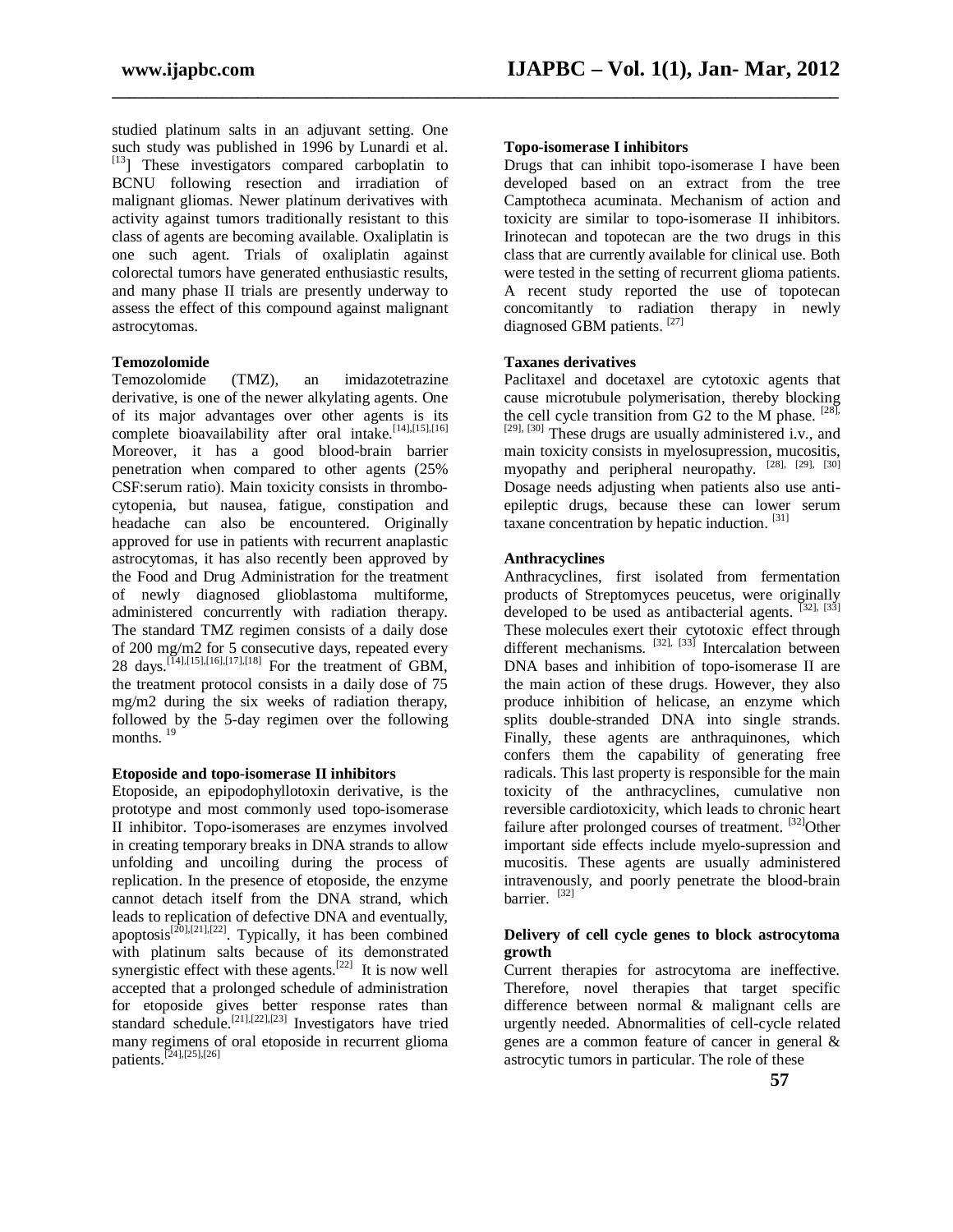proteins is to help to regulate cell proliferation, differentiation & apotosis. Restoring wild-type activity of critical regulators of the cell cycle to astrocytic tumors generally results in modification of the growth properties & often the viability, of the cancer cells. Transfer of p53 induces growth arrest & more importantly apotosis. Restoration of the Rb pathway results in either reversible growth arrest or senescence. Expression of E2F-1 induces transient increases of proliferation followed by massive apotosis. Over expression of MMAC/PTEN arrest cell cycle progression in  $G_1$  & promotes anoikis. Current knowledge of the function of these cell cycle controllers can be used to design small peptide & drugs to induce cell cycle related anticancer effect. Inactivation of the p53 & Rb pathways in cancer cells is also being used to engineer mutant viruses that are able to replicate exclusively in cancer cells. <sup>[34]</sup>

#### **The role of Matrix Metalloproteinase inhibitors in progression of astrocytic tumors**

Since the discovery of MMPs in 1962 by gross & La pierre, these enzyme has attracted great interest among researchers for their involvement in various physiological & pathological events. However, only in the 1980's, MMPs were discovered to be involved in the development & progression of tumors, a function that is widely studied to this day.  $[35]$  The invasive properties of CNS tumors are of great clinical importance because they contribute to the aggressive behavior of these tumors. For reasons still not well classified yet, most primary neuro epithelial tumors do not evolve into metastatic disease. However, these tumors invade surrounding tissues, infiltrate their cells into normal tissue & (more rarely) spread along the neuro-axis into the CSF. The mechanism of astrocytic tumor invasion is a complex process in which tumor cells separate from the parenteral tumor & rejoin the ECM. This process is associated with an increase in cell motility & with the ability of tumor cells to hydrolyze proteins, carbohydrates & proteoglycans in the ECM. These cells perform this task through the excessive production of protease that modify the ECM, thus creating access to the surrounding tissues& promoting migration to other parts of the brain. [36] MMPs are among the protease that can degrade the ECM in the brain tissue. Classically MMPs are consider to be responsible for promoting tumor growth, while TIMPs are through to block the invasive ability of tumors.  $[37]$ High grade astrocytomas & meduloblastomas are neuro epithelial tumors of different cellular origins & are highly invasive.

**\_\_\_\_\_\_\_\_\_\_\_\_\_\_\_\_\_\_\_\_\_\_\_\_\_\_\_\_\_\_\_\_\_\_\_\_\_\_\_\_\_\_\_\_\_\_\_\_\_\_\_\_\_\_\_\_\_\_\_\_\_\_\_\_\_\_\_\_\_\_\_\_\_\_\_\_\_\_\_\_\_\_\_\_\_**

A study by Jaalinoja et al.  $(2000)$ <sup>[38]</sup> demonstrated that the high expression of MMP-2 is a characteristic of highly malignant tumors & is associated with poor patient survival, similar data were also observed by kunishio <sup>[39]</sup> who used immune histochemistry analysis to show that MMP-2 & MMP-9 are not associated with increased aggressiveness in astrocytic tumors. Some observations suggest that over expression of MMP-9 increases the invasiveness of astrocytic tumors, making it a potential target for combating these neoplasms. Other authors, such as vince et al.  $(2001)$ <sup>[40]</sup> have found higher levels of expression of this galatinase in medulloblastomas than in glioblastoma. MMPs is more commonly found in areas of intensive proliferative activity, while MMP-9 is associated with sites of angiogenesis, a typical feature of the invasive of these tumors. Accordingly, MMPs play a critical role in the process of angiogenesis. MMPs both promote  $&$  inhibit angiogenesis.  $[41]$ 

Arroyo et al. (2007) & Basile et al. (2007) demonstrated that MT-1-MMP plays a crucial role in angiogenesis  $\&$  that this protein is usually hyper expressed at sites of non angiogenesis.  $[42]$ ,  $[43]$  High grade pilocytic astrocytoma have a significant level of vascularization. The over expression of MTI-MMP & its relationship with the aggressive behavior of tumors have also been described in soft tissue cancer<sup>[44]</sup> & more recently by in prostate tumors.  $[45]$ 

#### **Angiogenesis Inhibitors**

Neoangiogenesis is characteristically an active process in malignant neoplasms and, as such, endothelial cells constitute an important part of the neoplastic bulk in high grade astrocytomas. This fact renders the endothelial cellular compartment an attractive target for antineoplastic treatment. Endothelial cells are a much more homogenous cellular population than malignant astrocytes, and are less subject to drug resistance. [46] Moreover, these cells are easily reached by drugs in the systemic circulation. There are many known endogenous proangiogenic factors, some of which are specific for this purpose, such as vascular endothelium growth factor (VEGF) & angiopoietin. Non-specific factors include primarily mediating cellular adhesion and migration. Over expression of many of these factors has been demonstrated in many subsets of malignant  $\frac{1}{2}$  as the control and the mainly subsets of manigram<br>astrocytomas.  $^{[46]}, [47], [48], [49], [50]$  Endogenous inhibitors of angiogenesis have been characterized, and include platelet factor 4, thrombospondin, angiostatin and endostatin  $[46]$  Of those, angiostatin and endostatin have generated the most interest for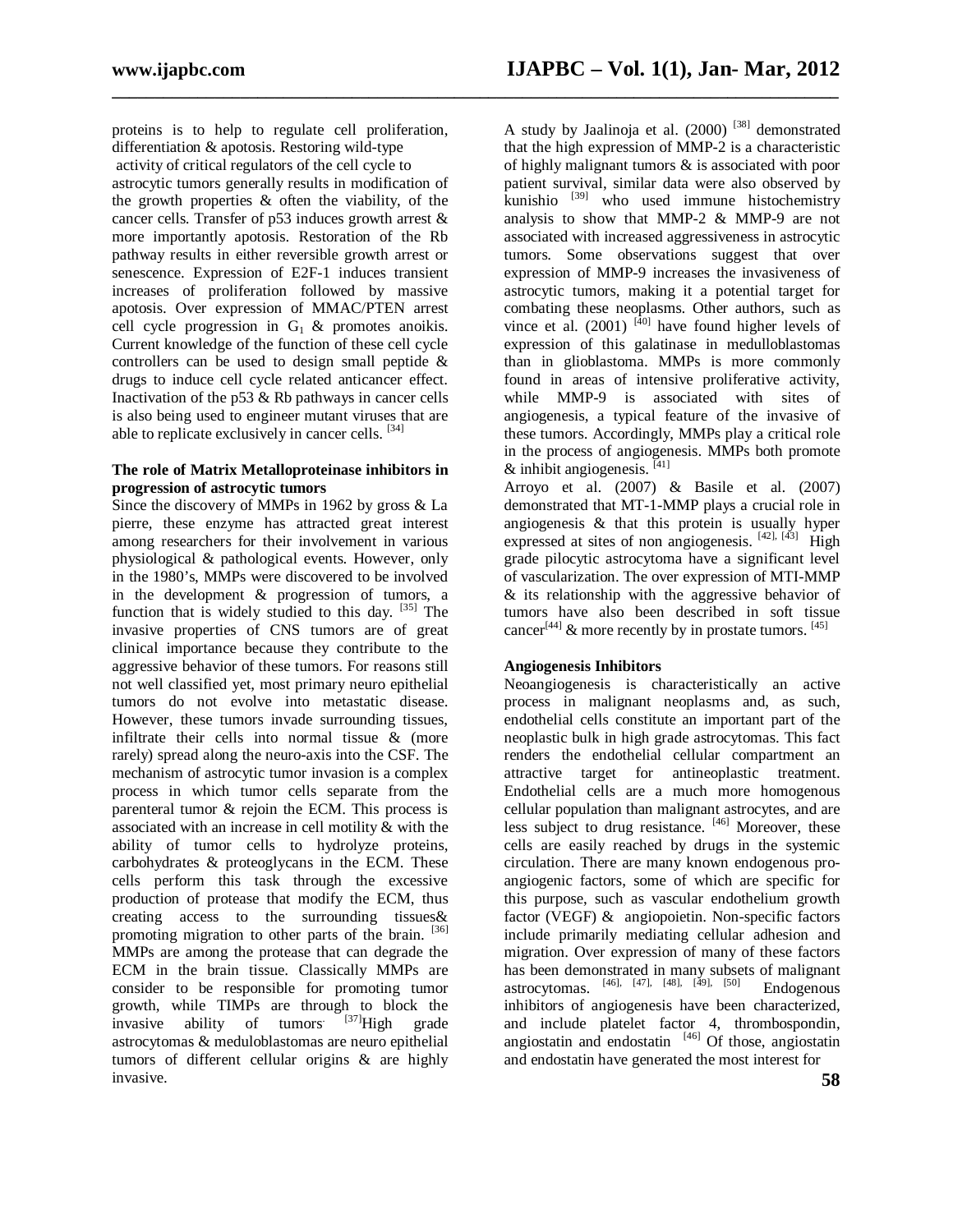use in anticancer strategies. Angiostatin is a 38 kDa protein generated by the cleavage of a terminal fragment of plasminogen by elastase, and endostatin is a 22 kDa fragment derived from collagen XVIII. Recombinant forms of these molecules have been synthesized and have shown promising results in preclinical trials, with apoptosis induction and inhibition of proliferation in vitro  $[51]$  and regression of intracranial and subcutaneous gliomas in a mouse model. [52] Moreover, the combination of both molecules seems to be synergistic  $[53]$  as is their

1. http://emedicine.

Medscape.com/article/283453-overview.

- 2. Davis Rl, kleihues p, Burger Pc. Anaplastic astrocytoma. In: Kleihoes P, Cavence WK, eds. Pathology & genetics: Tumors of the nervous system. Lyon, France: International Agency for Cancer Research: 1997: 14-15.
- 3. Levin VA, Silver P, Hannigan J, *et al*. Superiority of post-radiotherapy adjuvant chemotherapy with CCNU, procarbazine and vincristine (PCV) over BCNU for anaplastic gliomas: NCOG 6G61 final report. *Int J Radiat Oncol Biol Phys* 1990; 18: 321-4.
- 4. Fortin D, Cairncross JG, Hammond RR. Oligodendroglioma: an appraisal of recent data pertaining to diagnosis and treatment. Neurosurgery 1999; 45: 1279-91.
- 5. Medical Research Council Brain Tumour Working Party. Randomized trial of procarbazine, lomustine, and vincristine in the adjuvant treatment of high-grade astrocytomas: a Medical Research Council Trial. J Clin Oncol 2001; 19: 509-18.
- 6. Go RS, Adjei AA. Review of the comparative pharmacology and clinical activity of cisplatin and carboplatin. *J Clin Oncol* 1999; 17: 409-22.
- 7. O'Duyer PJ, Stevenson JP, Johnson SW. Clinical pharmacokinetics and administration of established platinum drugs. *Drugs* 2000; 59 S4: 19-27.
- 8. Selvaratnam G, Philips RH, Mohamed AK, Radzi A. Adverse effects of cytotoxicsplatinum agents. *Adverse Drug React Toxicol Rev* 1997; 16: 171-97.
- 9. Prados MD, Warnick RE, Mack EE, *et al*. Intravenous carboplatin for recurrent gliomas. *Am J Clin Oncol* 1996; 19: 609-12.
- 10. Twelves CJ, Ash CM, Miles DW, Thomas DGT, Souhami RL. Activity and toxicity of carboplatin and iproplatin in relapsed high-

combination with ionizing radiation.  $[54]$  Clinical studies are presently underway.

#### **CONCLUSION**

**\_\_\_\_\_\_\_\_\_\_\_\_\_\_\_\_\_\_\_\_\_\_\_\_\_\_\_\_\_\_\_\_\_\_\_\_\_\_\_\_\_\_\_\_\_\_\_\_\_\_\_\_\_\_\_\_\_\_\_\_\_\_\_\_\_\_\_\_\_\_\_\_\_\_\_\_\_\_\_\_\_\_\_\_\_**

An awareness of existence astrocytoma is essential to facilitate an accurate diagnosis & to minimize possibility of mistaking it for a more aggressive fibrillary or anaplastic astrocytoma. Newer modalities help in diagonising this indolent tumor which is amenable to surgical cure.

#### **REFERENCES**

grade glioma. *Cancer Chemother Pharmacol* 1991; 27: 481-3.

- 11. Warnick RE, Prados MD, Mack EE, *et al*. A phase II study of intravenous carboplatin for the treatment of recurrent gliomas. *J Neurooncol* 1994; 19: 69-74.
- 12. Yung WKA, Mechitler L, Gleason MJ. Intravenous carboplatin for recurrent malignant glioma: A phase II study. *J Clin Oncol* 1991; 9: 860-4.
- 13. Lunardi P, Farah JO, Mastronardi L, Puzzilli F, Lo Bianco FM. Intravenous administration of high doses of carboplatin in multimodal treatment of high grade gliomas: a phase II study. *Acta Neurochir*  1996; 138: 215-20.
- 14. Friedman HS, Kerby T, Calvert H. Temozolomide and treatment of malignant glioma. *Clin Cancer Res* 2000; 6: 2585-97.
- 15. Brandes AA, Pasetto LM, Vastola F, Monfardini S. Temozolomide in patients with high grade gliomas. *Oncology* 2000; 59: 181-6.
- 16. Newlands ES, Stevens FG, Wedge SR, Wheelhouse RT, Brock C. Temozolomide: a review of its discovery, chemical properties, pre-clinical development and clinical trials. *Cancer Treat Rev* 1997; 23: 35-61.
- 17. Friedman HS. Temozolomide in early stages of newly diagnosed malignant glioma and neoplastic meningitis. *Semin Oncol* 2000; 27: 35-40.
- 18. Yung WKA. Temozolomide in malignant gliomas. *Sem Oncol* 2000; 27: 27-34.
- 19. Stupp R, Mason W, van de Bent MJ, *et al*. Radiotherapy plus concomitant and adjuvant temozolomide for glioblastoma. *N Engl J Med* 2005; 352: 987-96.
- 20. Hande KR. Etoposide pharmacology. *Sem Oncol* 1992; 19 S13: 3-9.
- 21. Hande KR. Etoposide: four decades of development of a topoisomerase II inhibitor.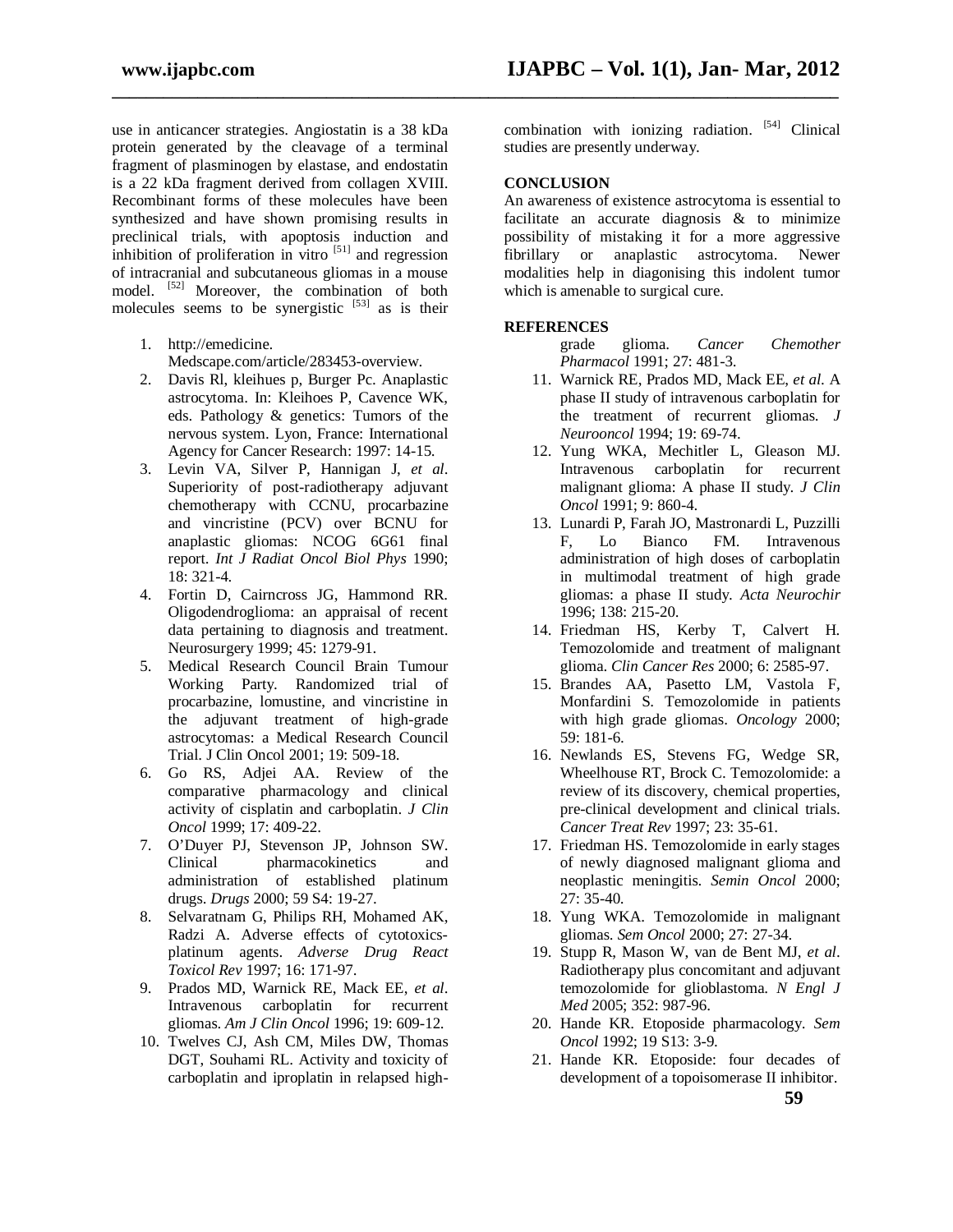*Eur J Cancer* 1998; 34: 1514-21.

22. Simon J. The clinical pharmacology of etoposide: an update. *Cancer Treat Rev*  1996; 22: 179-221.

**\_\_\_\_\_\_\_\_\_\_\_\_\_\_\_\_\_\_\_\_\_\_\_\_\_\_\_\_\_\_\_\_\_\_\_\_\_\_\_\_\_\_\_\_\_\_\_\_\_\_\_\_\_\_\_\_\_\_\_\_\_\_\_\_\_\_\_\_\_\_\_\_\_\_\_\_\_\_\_\_\_\_\_\_\_**

- 23. Hainsworth JD. Extended-schedule oral etoposide in selected neoplasms and overview of administration and scheduling issues. *Drugs* 1999; 58 Supp3: 51-6.
- 24. Fulton D, Urtasun R, Forsyth P. Phase II study of prolonged oral therapy with etoposide (VP16) for patients with recurrent malignant glioma. *J Neurooncol* 1996; 27: 149-55.
- 25. Korones DN, Fisher PG, Cohen KJ, Dubowy RL. No responses to oral etoposide in 15 patients with recurrent brain tumors. *Med Pediat Oncol* 2000; 35: 80-2.
- 26. Needle MN, Molloy PT, Ceyer JR, et al. Phase II study of daily oral etoposide in children with recurrent brain tumors and other solid tumors. *Med Pediat Oncol* 1997; 29: 28-32.
- 27. Gross MW, Altscher R, Brandtner M, *et al*. Open-label simultaneous radiochemotherapy of glioblastoma multiforme with topotecan in adults. *Clin Neurol Neurosurg* 2005; 107: 207-13.
- 28. Long HJ. Paclitaxel (Taxol): a novel anticancer chemotherapeutic drug. *Mayo Clin Proc* 1994; 69: 341-5.
- 29. Rowinsky EK, Nave LA, Donehower RC. Taxol: a novel investigational antimicrotubule agent. *J Natl Cancer Inst*  1990; 82: 1247-59.
- 30. Vaishampayan U, Parchment RE, Jasti BR, *et al*. Taxanes: an overview of the pharmacokinetics and pharmacodynamics. *Urology* 1999; 54: S22-9.
- 31. Chang SM, Kuhn JG, Robins HI, *et al*. A phase II study of paclitaxel in patients with recurrent malignant glioma using different doses depending upon the concomitant use of anticonvulsants. *Cancer* 2001; 91: 417- 22.
- 32. Hande KR. Clinical applications of anticancer drugs targeted to topoisomerase II. *Biochim Biophys Acta* 1998; 1400: 173- 84.
- 33. Lown JW. Anthracycline and anthraquinone anticancer agents: current status and recent developments. *Pharmac Ther* 1993; 60: 185- 214.
- 34. J.Fueyo, c.Gomez-Manzano, T,-J. Liu & W.K. Alfred Young. Department of neurooncolog, university of Texas M.D. Anderson

cancer center, Houston,TX,USA. Journal of Neuro-oncology 51:277-287,2001.

- 35. Bourboulia, D. & stetler-stevenson.W.G Matrix Metalloproteinase(MMPs) & tissue inhibitors of metalloproteinase(TIMPs): positive & negative regulators in tumor cell adhesion. Semin cancer Biol, vol.20, no.3,PP.161-168.
- 36. Levicar, N.Nuttal, R.K. & Lah, T.T(2003). Proteases in brain tumor progression. Acta Neurochir(wien), vol.145,no.9,pp.825-888.
- 37. Amalinei,c., caruntu, I.D., Giusca, S.E. & Balan, R.A.(2010). Matrix Metalloproteinases involvement in pathologic conditions. Rom J Morphol Embryol, vol.51, no.2, pp.215-228.
- 38. Jaalinonja, J.,Herva, R.,Korpela, M.,Hoylitya, M & Turpeenniemi-Hujanen, T.(2000). Matrix metalloproteinase 2(MMP-2) immunoreactive protein is associated with poor grade & survival in brain neoplasms. JNeurooncol, vol.46,no.1,pp.81-90.
- 39. Kunishio, k., okada. M., Mats umoto. Y. & Nagao, S. (2003). Matrix metalloproteinase-2 & -9 expression in astrocytic tumors. Brain Tumor pathol, vol.20,no.2, pp.39-45.
- 40. Vince, G.H.,Herbold, c.,klein, R.,Kuhl,J.,Pietsch, T.,Franz,s.,Roosen,k. & Tonn, J.C.(2001). Medulloblastoma displays distinct regional Matrix metalloprotease expression. J Neurooncol, vol.53, no.2, PP.99-106.
- 41. Jain, R.K., di Tomaso, E., Duda, D.G., Loeffler, J.S., Sorensen, A.G & Batchelor, T.T.(2007). Angiogenesis in brain tumors. Nat Rev Neurosci, vol.8, no.8, pp.610-622.
- 42. Arroyo, A.G., Geinus, L.,Gonzalo, P., Matias-Roman, S.,Pollan, A. & Galvez, B.G.(2007). Matrix metalloproteinase: new routes to the use of MTI-MMP as a therapeutic target in angiogenesis-related disease. Curr pharm Des, vol.3, no.7, pp.1787-1802.
- 43. Basile, J.R., Holmbeck, K., Bugge, T.H & Gutkind, J.S (2007). MTI-MMP controls tumor induced angiogenesis through the release of semaphoring 4D. J Biol chem., vol.282, no.9, pp. 6899-6905.
- 44. Roebuck, M.M, Helliwel, T.R., Chaudhury, I.H., Kalogrianitis, S., Carter, s., Kemp,G.S., Ritchie, D.A., Jane, M.J & Frostick, S..P(2005). Matrix metalloproteinase expression is related to angiogenesis &